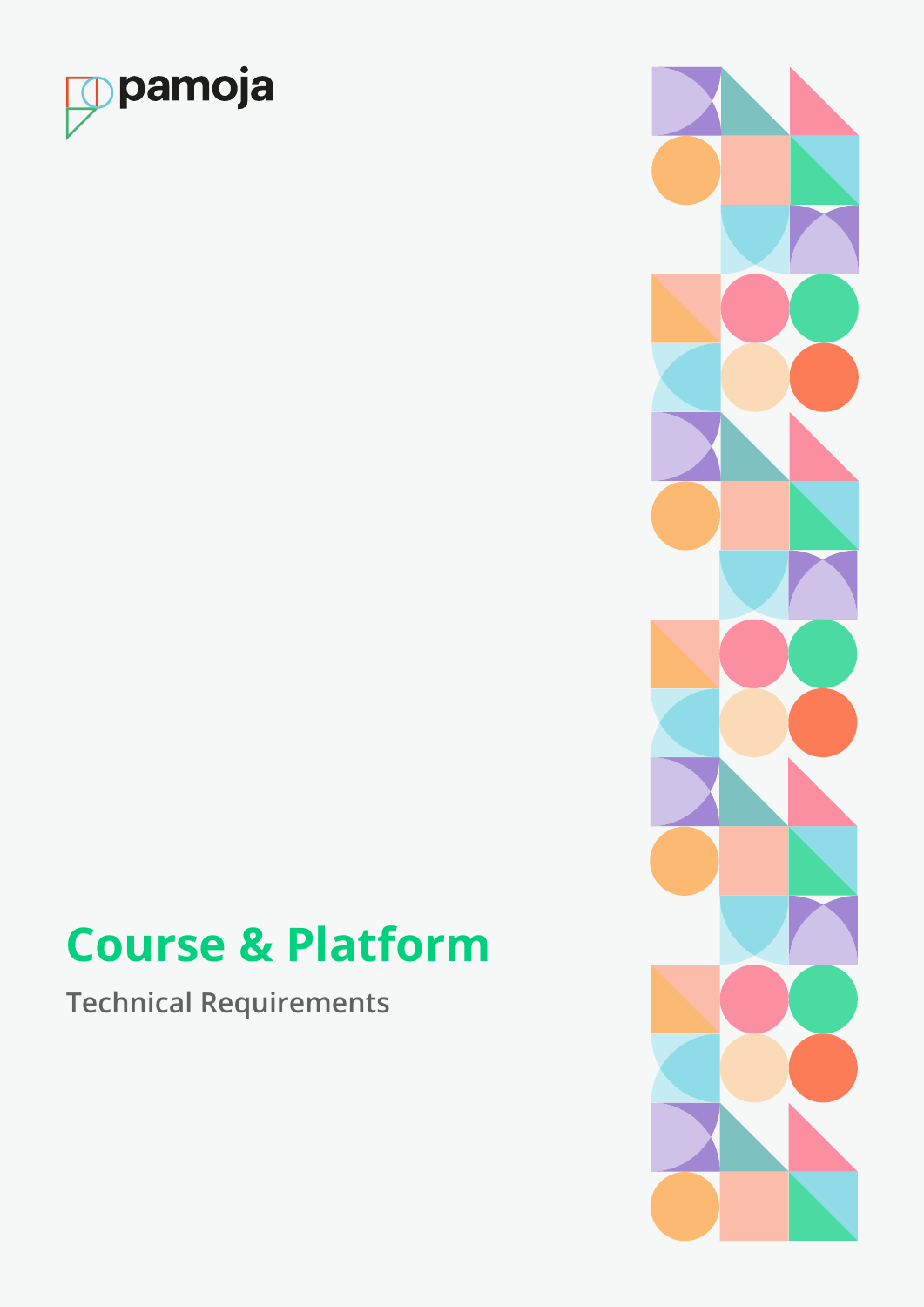*The essential technical requirements for all Pamoja courses are listed below. Please also check the section Additional Services for technical requirements that are course-specific.*

Students and teachers must have regular internet access at school and preferably at home in order to take Pamoja's online courses. Our Learning Management System (LMS) supports both Windows and Mac operating systems.

To access our courses without any restrictions please whitelist **\*pamojaeducation.com** on your school's network.

#### **Operating system:**

Windows 7, 8, 8.1 & 10

Mac OS X with MacOS 10.6.8 (Snow Leopard) or later

Chrome OS (latest stable version recommended)

# **Display:**

Minimum resolution of 1024 x 768 is required, but higher is recommended

#### **Internet speed:**

A broadband internet connection (wired or wireless) is required.

| <b>Browser</b> | <b>Windows</b>             | <b>Mac</b>                 |
|----------------|----------------------------|----------------------------|
| Google Chrome  | Supported<br>(Recommended) | Supported<br>(Recommended) |
| Opera          | Supported                  | Supported                  |
| Firefox        | Supported                  | Supported                  |
| Microsoft Edge | Supported                  |                            |
| Safari         |                            | Supported                  |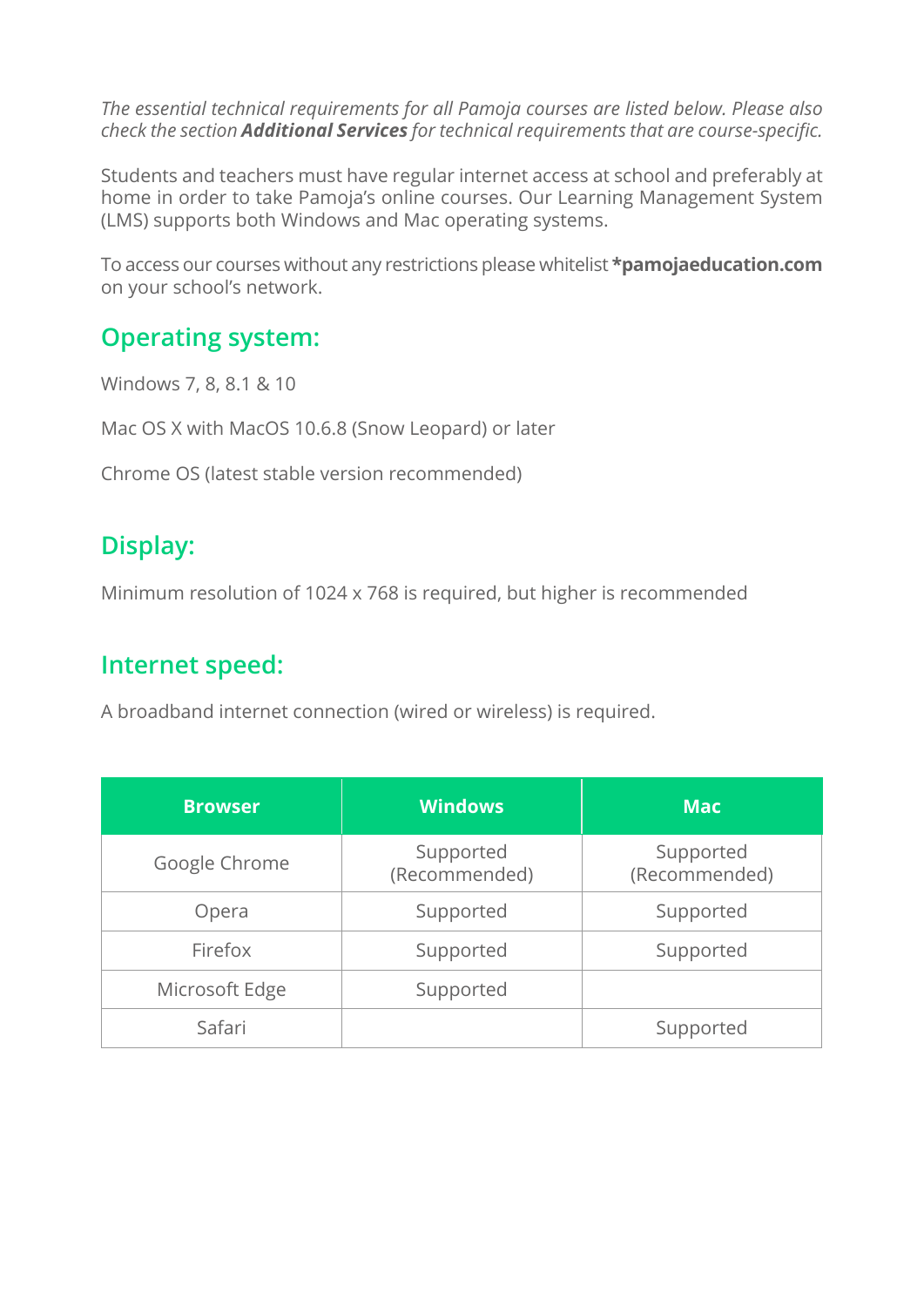## **Zoom:**

Our LMS integrates the Zoom conferencing service (https://zoom.us/) to facilitate live sessions between Pamoja teachers and students.

- The latest version of the Zoom Client for Meetings must be installed on your students computer. For Chrome OS, please install the ZOOM Cloud Meetings app from Google Play.
- The minimum bandwidth is 600kbps (up/down) and recommended is 1.5 Mbps (up/down)
- A microphone built-in to your computer, USB plug-in or wireless Bluetooth
- Headset It is recommended to use a headset so that the sound does not cause an echo in the Zoom meeting.

# **Video Sharing Sites**

All courses embed content that is shared via the services below. Students must be able to access these services

- YouTube [\(https://www.youtube.com/](https://www.youtube.com/))
- Vimeo ([https://vimeo.com/\)](http://https://vimeo.com/)

# **Microsoft Office online and Sharepoint**

Some assignments may require students to work on Office 365 documents, in folders on Sharepoint. The following email address has to be whitelisted on your school's network security software/appliance (firewall, endpoint protection or proxy server):

• no-reply@sharepointonline.com

# **Additional Services**

Selected Pamoja courses link to or utilise third party online products and services. It is essential that students on our courses are able to use these services.

## **All Pamoja Mathematics and Physics courses**

These Pamoja courses embed content that is created with Geogebra online math tools [\(https://www.geogebra.org/\)](https://www.geogebra.org/). Students must be able to access content from this site.